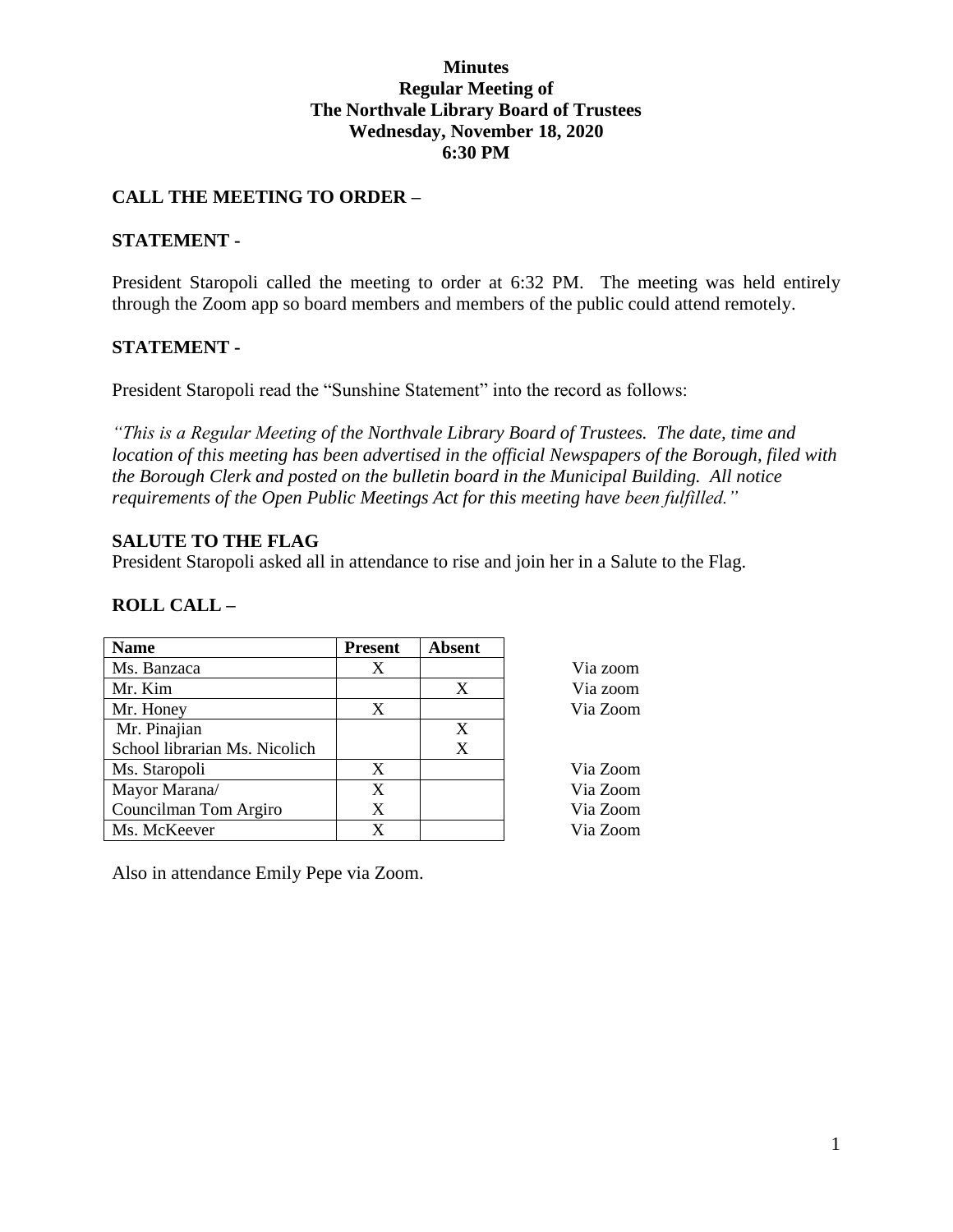# **APPROVAL OF MINUTES**

Resolved to approve the minutes from the October 26, 2020 regular board meeting.

The minutes were adopted on a roll call vote as follows:

| <b>Name</b>   | <b>ACTION</b> | <b>YES</b> | NO | <b>ABSENT</b> | <b>ABSTAIN</b> |
|---------------|---------------|------------|----|---------------|----------------|
| Ms. Banzaca   |               | X          |    |               |                |
| Mr. Kim       |               |            |    | X             |                |
| Mr. Honey     | Second        | X          |    |               |                |
| Mr. Pinajian  |               |            |    | X             |                |
| Ms. Nicolich  |               |            |    | X             |                |
| Ms. Staropoli | Motion        | X          |    |               |                |
| Mayor Marana  |               | X          |    |               |                |
| Mr. Argiro    |               | X          |    |               |                |
| Ms. McKeever  |               | X          |    |               |                |

Resolved to approve the executive session minutes from the October 26, 2020 regular board meeting.

The minutes were adopted on a roll call vote as follows:

| <b>Name</b>   | <b>ACTION</b> | <b>YES</b> | N <sub>O</sub> | <b>ABSENT</b> | <b>ABSTAIN</b> |
|---------------|---------------|------------|----------------|---------------|----------------|
| Ms. Banzaca   | Motion        | X          |                |               |                |
| Mr. Kim       |               |            |                | X             |                |
| Mr. Honey     |               | X          |                |               |                |
| Mr. Pinajian  |               |            |                | X             |                |
| Ms. Nicolich  |               |            |                | X             |                |
| Ms. Staropoli | Second        | X          |                |               |                |
| Mayor Marana  |               | X          |                |               |                |
| Mr. Argiro    |               | X          |                |               |                |
| Ms. McKeever  |               | X          |                |               |                |

# **GENERAL DISCUSSION –**

Emily shared that she is adjusting well with the added responsibilities and the library is running smoothly with the Covid restrictions in place.

## **DIRECTORS REPORT-**

Program highlights and upcoming

- Fall Reading Challenge for all ages "10 to Try" is ongoing through November 30. Twenty six readers are participating! Thank you Friends of the Northvale Library for sponsoring local small business gift cards for this reading challenge! All are welcome to log any reading online at <https://northvalelibrary.beanstack.org/reader365>
- October Maker Mondays: 58 kits
- October Crafts Kits: 99 kits
- Storytime: 437 views
- October *Music with Miss Nita* 119 views
- October *Magical Melodies* 203 views
- October Teen Craft Kit: 4 kits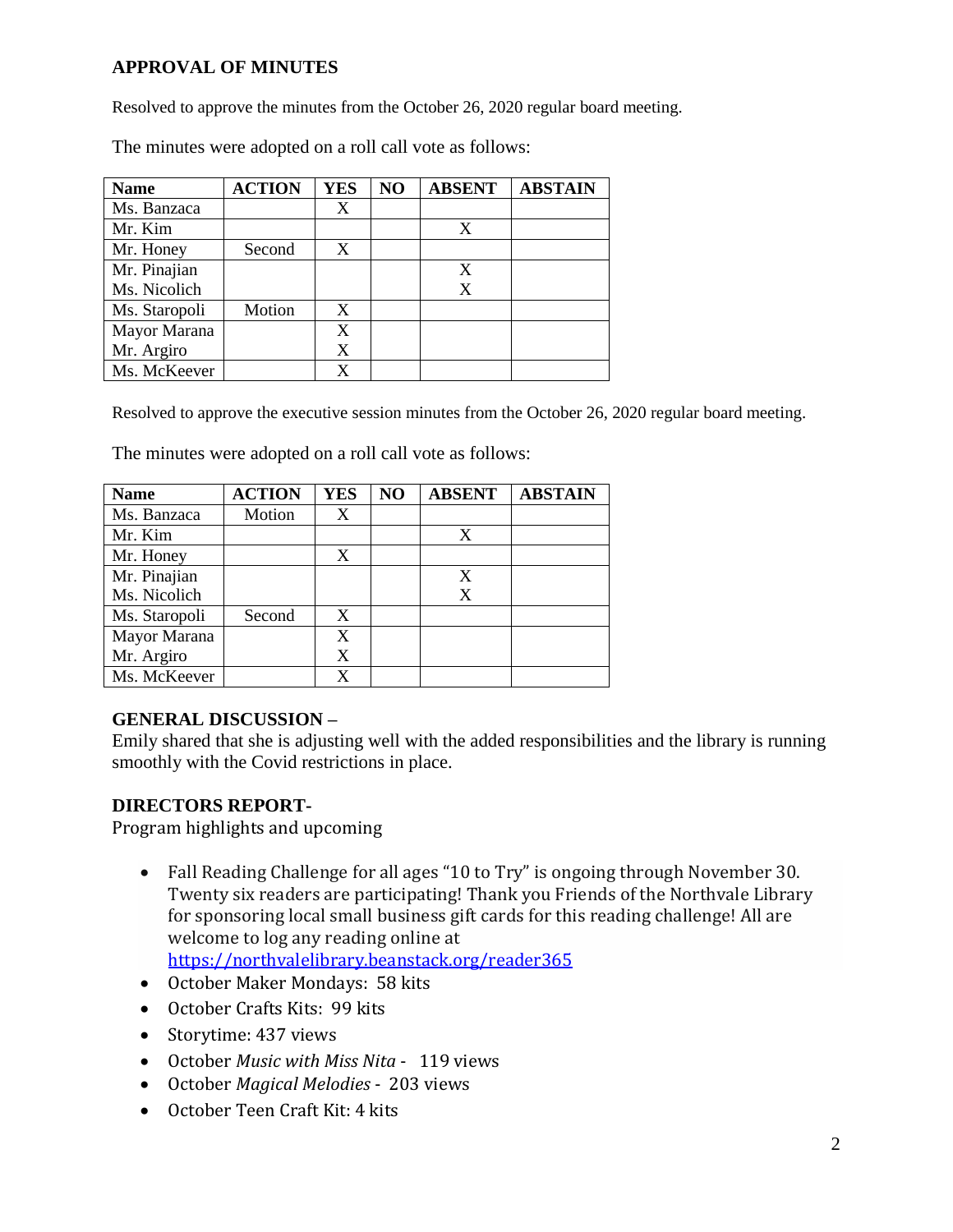- Weekly *ESL Conversation* class for Adults on Zoom: 7-10 adults per week
- *Canvas Painting* for Adults on Zoom with Kari: 12 kits (November 10)
- Youth Services hosted a fun and artsy Community-Wide Pumpkin Decorating contest sponsored by Friends of the Library from 10/25-10/31. Congratulations to all the winners! The local Dunkin Donut gift cards were purchased by the Friends.

# Administrative

- Library Cards: 1,811 patrons registered as of November 13, 2020.
- Audit for 2019 received from Wielkotz & Company on Nov. 10, 2020.
- Staff attended Fall Circulation meeting, BCCLS training for OCLC and Simply Reports in November.
- \*Library State Aid check (from 2019) received on October 7 and deposited in amount of \$2,011. *\*Recommendation: library book carts from Demco with State Aid*.
- NJ State mandated minimum library funding for 2021 for Northvale: \$325,938
- *Proposed 2021 Library Budget attached for Board consideration*
- *\*Approve 2021 Holidays*
- *\*Recommendation: Northvale items remain fine free through 2/28/2021* (does not apply to lost or damaged items)

# Building

Borough replaced boiler in basement 10/29/2020-11/2/2020

# **BCCLS**

- BCCLS 72 hours quarantine of book drop returns and BCCLS deliveries remains the standard procedure for all BCCLS libraries.
- BCCLS System Council meets virtually on December 10

# **FRIENDS OF THE LIBRARY REPORT –**

The friends will be providing prizes for the Library's winter reading program.

# **TREASURER'S REPORT-**

In summary the Library is 16% under budget -- the bank balances are as follows:

Northvale Library account as of Oct 30th : \$120,835.56 (note; the final Quarterly contribution of \$25k from the boro was deposited today)

Northvale Capital expense account as of Oct 30th : \$91,907.70

Note: Balance of the due of the 2019 budget (\$15K) open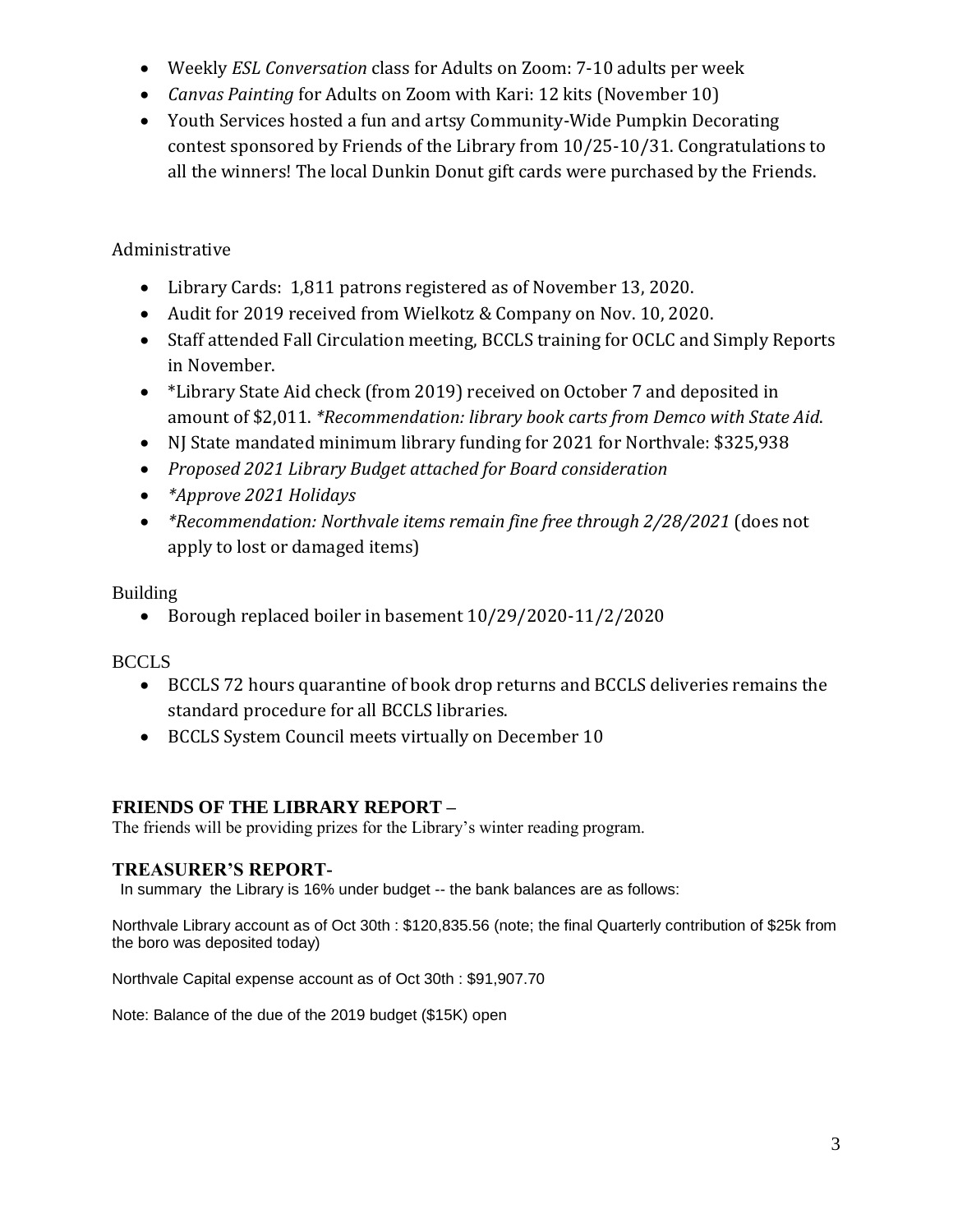# **ROLL CALL VOTES-**

Resolved to approve the claims list for November in the amount of \$3,822,52: The resolution was adopted on a roll call vote as follows:

| <b>Name</b>   | <b>ACTION</b> | <b>YES</b> | NO | <b>ABSENT</b> | <b>ABSTAIN</b> |
|---------------|---------------|------------|----|---------------|----------------|
| Ms. Banzaca   | Second        | X          |    |               |                |
| Mr. Kim       |               |            |    | X             |                |
| Mr. Honey     |               | X          |    |               |                |
| Mr. Pinajian  |               |            |    |               |                |
| Ms. Nicolich  |               |            |    | X             |                |
| Ms. Staropoli | Motion        | X          |    |               |                |
| Mayor Marana  |               | X          |    |               |                |
| Mr. Argiro    |               | X          |    |               |                |
| Ms. McKeever  |               |            |    |               |                |

Resolved to approve petty cash in the amount of \$75.

The resolution was adopted on a roll call vote as follows:

| <b>Name</b>   | <b>ACTION</b> | <b>YES</b> | NO | <b>ABSENT</b> | <b>ABSTAIN</b> |
|---------------|---------------|------------|----|---------------|----------------|
| Ms. Banzaca   |               | X          |    |               |                |
| Mr. Kim       |               | X          |    |               |                |
| Mr. Honey     |               | X          |    |               |                |
| Mr. Pinajian  |               |            |    | X             |                |
| Ms. Nicolich  |               | X          |    |               |                |
| Ms. Staropoli | motions       | X          |    |               |                |
| Mayor Marana  | Second        |            |    |               |                |
| Mr. Argiro    |               | X          |    |               |                |
| Ms. McKeever  |               | X          |    |               |                |

Resolved to approve using the 2019 state aid check in the amount of \$2,011 for library book carts:

The resolution was adopted on a roll call vote as follows:

| <b>Name</b>   | <b>ACTION</b> | <b>YES</b> | NO | <b>ABSENT</b> | <b>ABSTAIN</b> |
|---------------|---------------|------------|----|---------------|----------------|
| Ms. Banzaca   |               | X          |    |               |                |
| Mr. Kim       |               |            |    | X             |                |
| Mr. Honey     |               | X          |    |               |                |
| Mr. Pinajian  |               |            |    |               |                |
| Ms. Nicolich  |               | X          |    | X             |                |
| Ms. Staropoli | second        | X          |    |               |                |
| Mayor Marana  | Motion        | X          |    |               |                |
| Mr. Argiro    |               | X          |    |               |                |
| Ms. McKeever  |               |            |    |               |                |